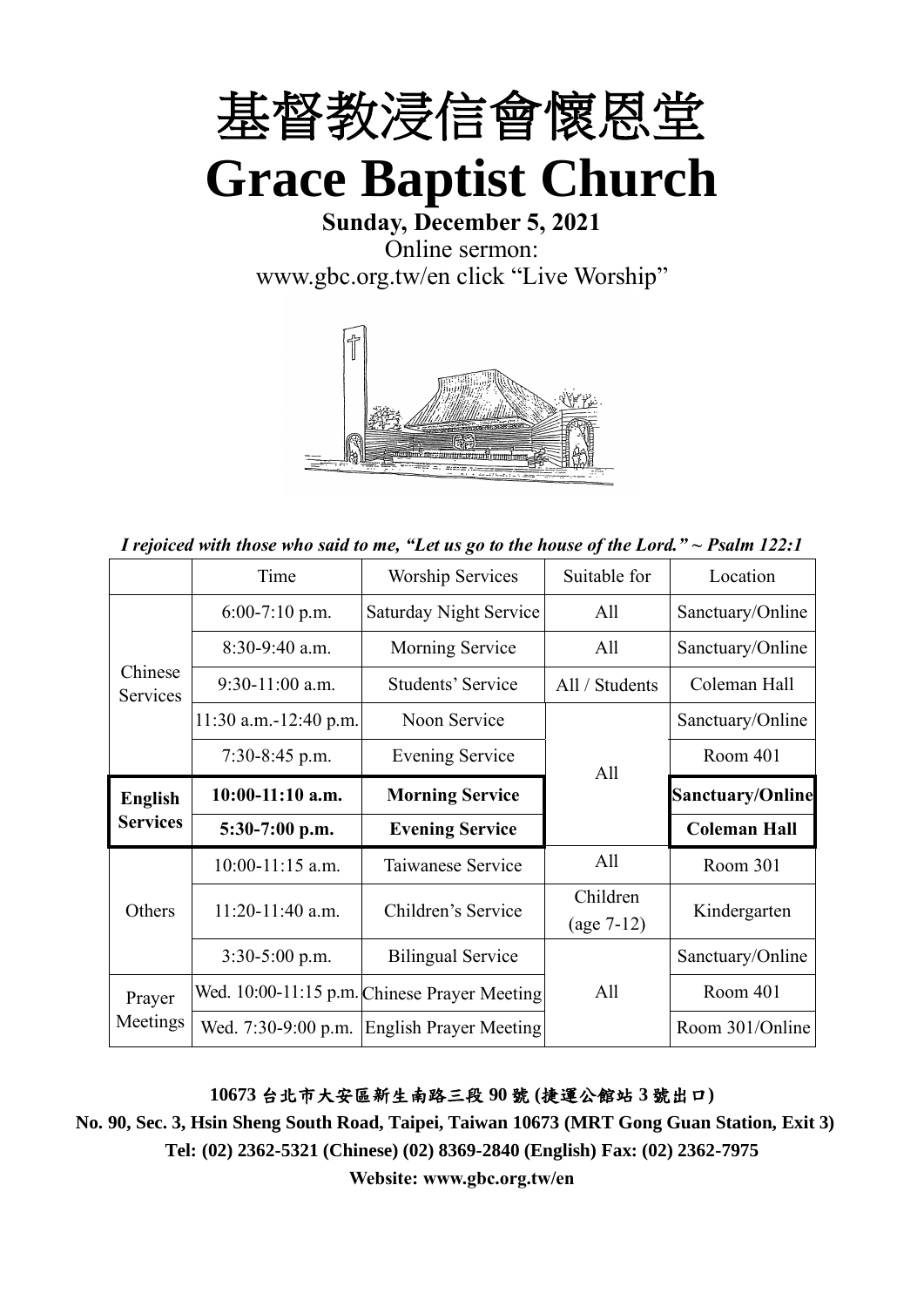|                                     | Morning Worship Service – 10:00 a.m.<br><b>Sunday, December 5, 2021</b>                                                                                                              |                                                                                                                                                             |
|-------------------------------------|--------------------------------------------------------------------------------------------------------------------------------------------------------------------------------------|-------------------------------------------------------------------------------------------------------------------------------------------------------------|
| Prelude                             |                                                                                                                                                                                      | Vicky Lin                                                                                                                                                   |
| <b>Advent Reading</b>               |                                                                                                                                                                                      | Meesala Family                                                                                                                                              |
| Greeting/Prayer                     |                                                                                                                                                                                      | Cherrie Lim                                                                                                                                                 |
| Worship through Music               | "Come-Thou Long Expected Jesus" - #77                                                                                                                                                |                                                                                                                                                             |
| Pastoral Prayer                     |                                                                                                                                                                                      | Pastor Nick Brideson                                                                                                                                        |
| Worship through Music               | Come Adore the Humble King"                                                                                                                                                          | Cherrie Lim                                                                                                                                                 |
| <b>Offertory Prayer</b>             | "O Come All Ye Faithful"                                                                                                                                                             | Paul Han                                                                                                                                                    |
| Tithes and Offerings                |                                                                                                                                                                                      |                                                                                                                                                             |
| Doxology                            |                                                                                                                                                                                      |                                                                                                                                                             |
| Lord's Supper/Missions Offering     |                                                                                                                                                                                      |                                                                                                                                                             |
| Pray for Our Church                 |                                                                                                                                                                                      | Minister Priscilla Liao                                                                                                                                     |
| <b>Scripture Reading</b>            | Isaiah 7:14; Matthew 1:18-25                                                                                                                                                         |                                                                                                                                                             |
| Message                             | God with Us                                                                                                                                                                          | Pastor Nick Brideson                                                                                                                                        |
| <b>Response Song</b><br>Benediction | "O Come, O Come, Emmanuel" - $\#76$                                                                                                                                                  |                                                                                                                                                             |
| Welcome                             |                                                                                                                                                                                      |                                                                                                                                                             |
| <b>Closing Song</b>                 | "As the Lord Is with Us"                                                                                                                                                             | Cherrie Lim                                                                                                                                                 |
| Postlude                            |                                                                                                                                                                                      | Vicky Lin                                                                                                                                                   |
|                                     | A - "Cry Room" (at the back of the Sanctuary): without child's parents there.<br>B - "Kindergarten Green Room" (enter next to GBC's back exit door): with at least one parent there. |                                                                                                                                                             |
|                                     |                                                                                                                                                                                      |                                                                                                                                                             |
|                                     |                                                                                                                                                                                      |                                                                                                                                                             |
|                                     | Evening Worship Service - 5:30 p.m.                                                                                                                                                  |                                                                                                                                                             |
|                                     | Sunday, December 5, 2021                                                                                                                                                             |                                                                                                                                                             |
| Prelude                             |                                                                                                                                                                                      |                                                                                                                                                             |
| <b>Advent Reading</b>               |                                                                                                                                                                                      |                                                                                                                                                             |
| Prayer                              |                                                                                                                                                                                      |                                                                                                                                                             |
| Worship through Music               | "Build My Life"                                                                                                                                                                      |                                                                                                                                                             |
| Greeting                            |                                                                                                                                                                                      |                                                                                                                                                             |
| Pastoral Prayer                     |                                                                                                                                                                                      |                                                                                                                                                             |
| Worship through Music               | "O Come, O Come, Emmanuel"                                                                                                                                                           |                                                                                                                                                             |
|                                     | "Only a Holy God"<br>"Hear the Call of the Kingdom"                                                                                                                                  |                                                                                                                                                             |
| <b>Offertory Prayer</b>             |                                                                                                                                                                                      |                                                                                                                                                             |
| Tithes and Offerings                |                                                                                                                                                                                      |                                                                                                                                                             |
| Lord's Supper/Missions Offering     |                                                                                                                                                                                      |                                                                                                                                                             |
| Pray for Our Church                 |                                                                                                                                                                                      |                                                                                                                                                             |
| <b>Scripture Reading</b>            | Isaiah 7:14; Matthew 1:18-25                                                                                                                                                         | Praise Tan<br>Cesar Gonzalez<br>Pastor Kevin Wang, Leader<br>Pastor Nick Brideson<br>Pastor Kevin Wang, Leader<br>Cesar Gonzalez<br>Minister Priscilla Liao |
| Message                             | God with Us                                                                                                                                                                          | Pastor Nick Brideson                                                                                                                                        |
| Response Song                       | "Come Adore the Humble King"                                                                                                                                                         |                                                                                                                                                             |
| <b>Closing Prayer</b><br>Welcome    |                                                                                                                                                                                      |                                                                                                                                                             |
| Closing Song                        | "O Come, O Come, Emmanuel"                                                                                                                                                           | Pastor Kevin Wang, Leader                                                                                                                                   |
| Postlude                            |                                                                                                                                                                                      | Praise Tan                                                                                                                                                  |

⚫ From the body, to do the work of mission in Taipei, Taiwan, and neighboring countries *"but you will receive power when the Holy Spirit has come upon you; and you shall be My witnesses both in Jerusalem, and in all Judea and Samaria, and even to the remotest part of the earth." -* Acts 1:8 (NASB)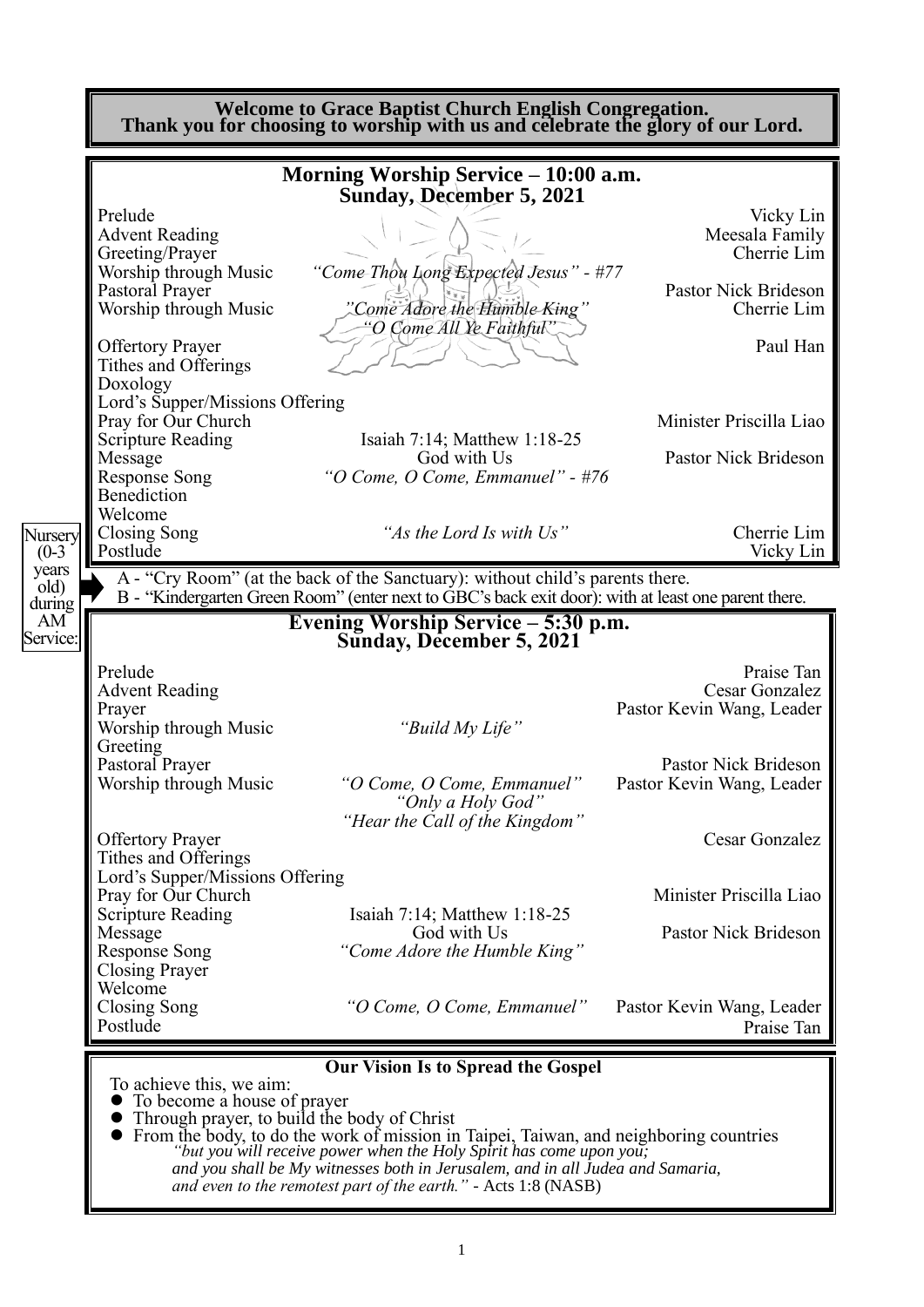# **Sermon Topic: God with Us Scripture: Isaiah 7:14; Matthew 1:18-25 Speaker: Pastor Nick Brideson December 5, 2021**

#### **Scripture: Isaiah 7:14; Matthew 1:18-25 (NASB)**

#### **Isaiah 7:14 (NASB)**

Therefore the Lord Himself will give you a sign: Behold, a virgin will be with child and bear a son, and she will call His name Immanuel.

#### **Matthew 1:18-25 (NASB)**

<sup>18</sup> Now the birth of Jesus Christ was as follows: when His mother Mary had been betrothed to Joseph, before they came together she was found to be with child by the Holy Spirit.  $19$  And Joseph her husband, being a righteous man and not wanting to disgrace her, planned to send her away secretly. <sup>20</sup> But when he had considered this, behold, an angel of the Lord appeared to him in a dream, saying, "Joseph, son of David, do not be afraid to take Mary as your wife; for the Child who has been conceived in her is of the Holy Spirit. <sup>21</sup> "She will bear a Son; and you shall call His name Jesus, for He will save His people from their sins." <sup>22</sup> Now all this took place to fulfill what was spoken by the Lord through the prophet: <sup>23</sup> "BEHOLD, THE VIRGIN SHALL BE WITH CHILD AND SHALL BEAR A SON, AND THEY SHALL CALL HIS NAME IMMANUEL," which translated means, "GOD WITH US." <sup>24</sup> And Joseph awoke from his sleep and did as the angel of the Lord commanded him, and took Mary as his wife, <sup>25</sup> but kept her a virgin until she gave birth to a Son; and he called His name Jesus.

#### **Notes:**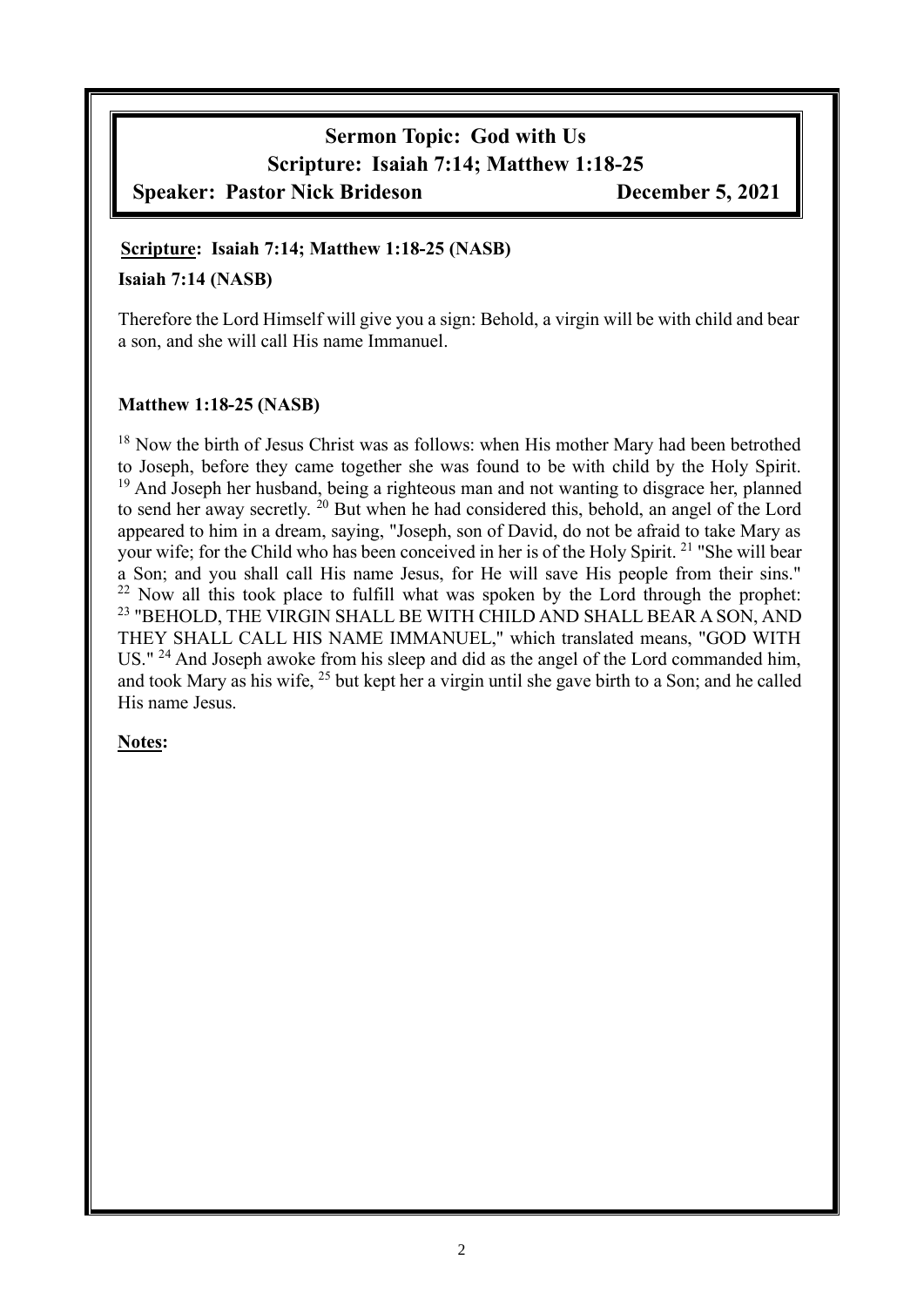# **Wednesday Night Prayer Meeting (Physical & Online)**

*"My house shall be called a house of prayer" (Matthew 21:13)*

Let us be a church of prayer!

English prayer meeting meets 7:30 to 9:00 p.m. every Wednesday in GBC *Room 301*. The online prayer meeting via Zoom is also available at the same time. Please join us either in GBC or online.

Send an email to ecprayerteam@gbc.org.tw if you are interested in joining the Zoom prayer meeting or if you have a prayer request.

| 1st Week                | 2nd Week               | 3rd Week        | 4th Week | 5th Week  |
|-------------------------|------------------------|-----------------|----------|-----------|
| Caring/Healing/Families | <b>Church Ministry</b> | <b>Missions</b> | The Lost | The World |



## **Next Baptism: February 13, 2022**

Because of the Chinese New Year holiday, the English Congregation will have its next Baptism Service on **February 13**, 2022 from 5:30 to 7:00 p.m. in the Sanctuary.

Please follow these steps to apply for baptism -- --

- 1.Attend the course "Christianity 101" as preparation for baptism. This class is in the Mount of Olives Room at 11:30 a.m. each Sunday. It introduces participants to the basics of Christianity. Anyone is welcome to attend, but candidates for baptism must complete this class before being baptized.
- 2.Attend a "New Members' Class"- a one-hour class that is currently held every 3 months. The next New Members' class is on Sunday, **December 19**, from 3 to 4 p.m. in Room 307. During that class, we will talk about what it means to be a member of Grace Baptist Church, what we believe, our church strategy and our purpose.
- 3.Write a Testimony about 300-500 words (written)
- 4.Arrange an Interview 1 hour individual interview

## **Bible Studies for Life: Winter Season Starts TODAY**

**New BSfL Season**

We will have 13 sessions on Sundays from **TODAY** to February 27, 2022. Six Bible Studies for Life adult classes are available. Please check classroom information listed on page 6 and join one of the classes directly.

### **Musical/Dance Performers Needed**

Bazaar Ministry is seeking individuals or groups as musical/dance performers to perform on GBC's front deck. Brothers and sisters who can perform on week nights through December, (each performance 15-20 minutes,) please provide name(s), repertoire, available dates to perform, and equipment needed, and contact Bo at 2362-5321 ext 130 to sign up. Or email him at: bo@gbc.org.tw.

# **Epidemic Relief Application**

Brothers and sisters who were or are affected by COVID-19 may be eligible to apply for GBC's Epidemic Relief Fund. Check our website for details.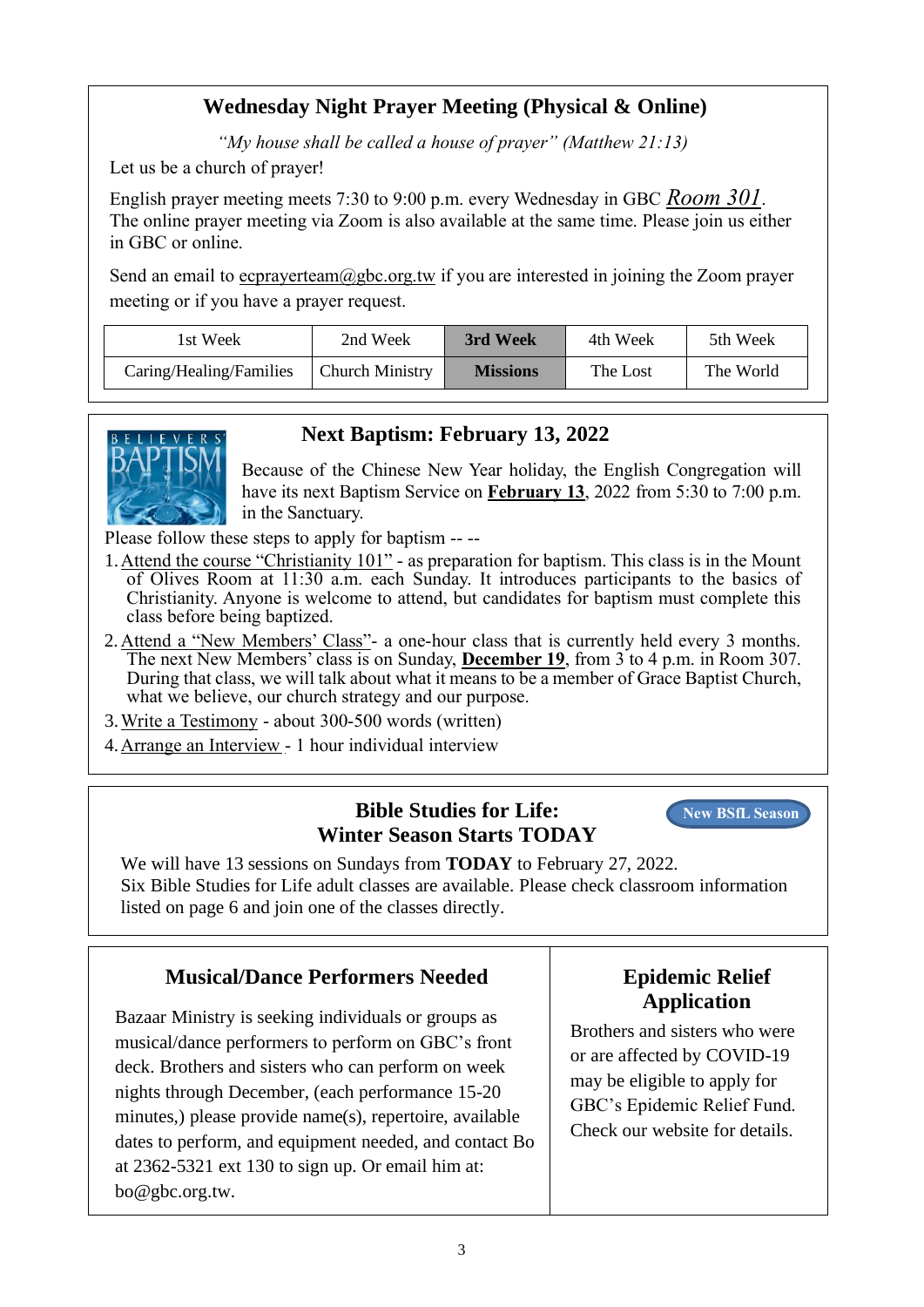# **Happy Birthday, Jesus!**

*What has been the meaning of "HAPPY BIRTHDAY, JESUS!" in our bulletin? Christmas is the one time of the year we especially celebrate the gift of Jesus' birth. On December 19th, GBC will celebrate Jesus' birthday by giving a Special Missions Offering to Jesus as a birthday present. As an expression of having given ourselves to Jesus, let us personally and generously participate in this Special Missions Offering!!*

## **Bible Interpretation Class**

If you would like to learn how to  $-$ 

- read the Bible more correctly; and
- identify if someone is incorrectly handling the Bible,

then the Bible Interpretation Class is for you. We will be looking at the book of Hebrews on Sundays 2:00 to 3:15 p.m. in Room 402 from **TODAY** for 15 weeks. All are welcome. If you have questions, please look for the leader Ross or email him at: ross.hohl@gmail.com

# **2021 Christmas Events**

| <b>Date</b>      | <b>Time</b>                                                      | Event                                                                                   | Location            |  |  |
|------------------|------------------------------------------------------------------|-----------------------------------------------------------------------------------------|---------------------|--|--|
| Dec. $10$ (Fri)  | $19:30-$                                                         | <b>YMCA</b> Messiah                                                                     | Sanctuary           |  |  |
| Dec. $18$ (Sat)  | $13:00 - 17:00$                                                  | Bazaar Ministry: "Love Ever Present"                                                    | <b>Front Deck</b>   |  |  |
|                  | $18:00 - 19:10$                                                  | Saturday Night Service Choir Presentation                                               | Sanctuary           |  |  |
|                  | $8:30 - 9:40$                                                    | Chinese Christmas Service I                                                             | Sanctuary           |  |  |
|                  | $10:00 - 11:10$                                                  | <b>Choir Christmas Presentation</b>                                                     | <b>Sanctuary</b>    |  |  |
|                  | $11:30 - 12:40$                                                  | Chinese Christmas Service II<br>Sanctuary                                               |                     |  |  |
|                  | $11:30 - 12:30$                                                  | <b>AWANA Christmas Celebration</b>                                                      | <b>Room 401</b>     |  |  |
|                  | $14:00 - 16:00$                                                  | <b>Mabuhay Fellowship Christmas Program</b>                                             | <b>B05</b>          |  |  |
| Dec. 19 (Sun.)   |                                                                  | Note: Our regular Christmas Potlucks are cancelled this year due to COVID-19.           |                     |  |  |
|                  | $19:30 - 21:30$                                                  | Heavenly Melody Christmas Evangelical Musical<br>(Request the ticket at the front desk) | Sanctuary           |  |  |
| Dec. 24 (Fri.)   | 22:00-23:00                                                      | <b>Christmas Eve Service</b><br><b>Coleman Hall</b>                                     |                     |  |  |
|                  | $23:00 - 01:00$                                                  | Christmas Eve Midnight Concert                                                          | Sanctuary           |  |  |
| Dec. $25$ (Sat.) | <b>Indian Christmas Celebration</b><br>$10:00 - 13:00$           |                                                                                         | <b>Coleman Hall</b> |  |  |
|                  | $\star \star \star$ ENGLISH SERVICES IN BOLD $\star \star \star$ |                                                                                         |                     |  |  |

# **AWANA & Preschool Enrolling Students**

The AWANA & Preschool programs are enrolling new students. Children aged 3 – 5 years old can enroll in the preschool program, and elementary school children over 5 years old can enroll in the AWANA program. Please bring your children and register them in Room 401 from 11:20 a.m. on Sunday.

If you need further details, please contact the leaders:

- Preschool leader: Joanna Peng [\(joanna1285@hotmail.com\)](mailto:joanna1285@hotmail.com)
- AWANA leader: Ming Lai [\(minglai88@gmail.com\)](mailto:minglai88@gmail.com)





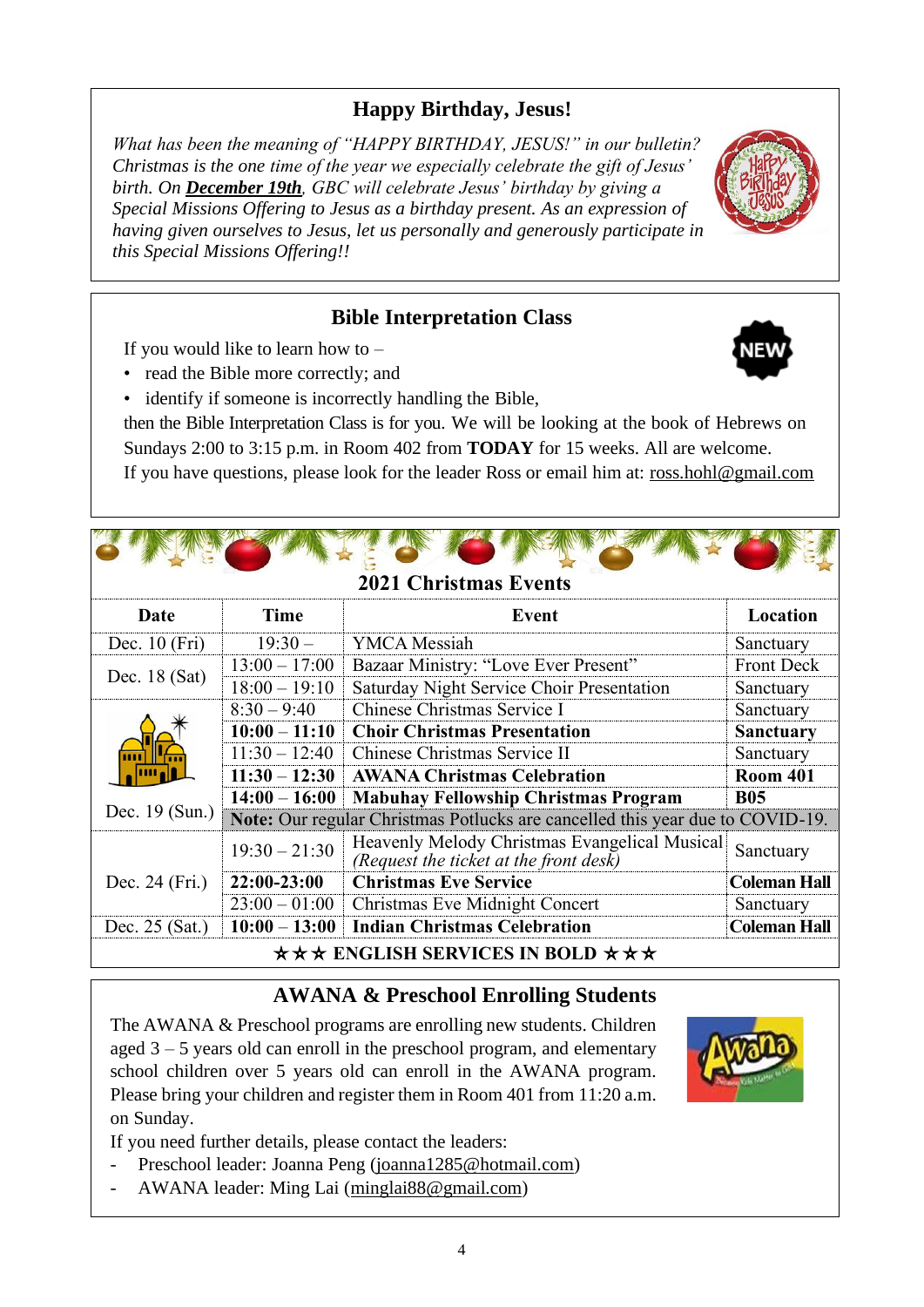# **Mabuhay Fellowship**



suejenny@gbc.org.tw

aline@gbc.org.tw

Today, December 5, the Mabuhay Fellowship will not have a prayer meeting and will instead prepare for a Christmas program to be held on December 19 at 2 p.m. in Basement Room B05 here in Grace Baptist Church to celebrate the birth of the Lord Jesus. All are welcome. There will be an exchange of gifts in that Christmas program. Please bring a gift worth at least NT\$200 then if you want to join the gift exchange activity.

Also, we have rescheduled the Tagalog prayer meeting for December 26, 2021. The Mabuhay Fellowship comprises Filipinos aiming to share God's love and light through worship, prayer, Bible study, fellowship, gospel sharing, and other ministries.



| <b>English Congregation Leaders</b>                                                                                                                                                                                                                                                                                                                                                                                                                                                                                                                            |                                                                                                                                                                                                                                                                                                                                                                                                                               |                                                                                                                                                                                                                                                                                                                                                                                                                                                                                                            |                                                                                                                                                                                                                                                                                                                                                                                              |                                                                                                                                                                                                                                                                                                           |  |
|----------------------------------------------------------------------------------------------------------------------------------------------------------------------------------------------------------------------------------------------------------------------------------------------------------------------------------------------------------------------------------------------------------------------------------------------------------------------------------------------------------------------------------------------------------------|-------------------------------------------------------------------------------------------------------------------------------------------------------------------------------------------------------------------------------------------------------------------------------------------------------------------------------------------------------------------------------------------------------------------------------|------------------------------------------------------------------------------------------------------------------------------------------------------------------------------------------------------------------------------------------------------------------------------------------------------------------------------------------------------------------------------------------------------------------------------------------------------------------------------------------------------------|----------------------------------------------------------------------------------------------------------------------------------------------------------------------------------------------------------------------------------------------------------------------------------------------------------------------------------------------------------------------------------------------|-----------------------------------------------------------------------------------------------------------------------------------------------------------------------------------------------------------------------------------------------------------------------------------------------------------|--|
|                                                                                                                                                                                                                                                                                                                                                                                                                                                                                                                                                                |                                                                                                                                                                                                                                                                                                                                                                                                                               | English Leading Pastor: Nick Brideson                                                                                                                                                                                                                                                                                                                                                                                                                                                                      |                                                                                                                                                                                                                                                                                                                                                                                              |                                                                                                                                                                                                                                                                                                           |  |
| <b>Pastor Nick Brideson</b>                                                                                                                                                                                                                                                                                                                                                                                                                                                                                                                                    | Minister Priscilla Liao                                                                                                                                                                                                                                                                                                                                                                                                       |                                                                                                                                                                                                                                                                                                                                                                                                                                                                                                            | Pastor Kevin Wang                                                                                                                                                                                                                                                                                                                                                                            |                                                                                                                                                                                                                                                                                                           |  |
| <b>Adult Education</b><br>/Mission                                                                                                                                                                                                                                                                                                                                                                                                                                                                                                                             | AM Worship                                                                                                                                                                                                                                                                                                                                                                                                                    | Children's<br>Education/Caring                                                                                                                                                                                                                                                                                                                                                                                                                                                                             | PM Worship                                                                                                                                                                                                                                                                                                                                                                                   | Youth/Fellowship                                                                                                                                                                                                                                                                                          |  |
| <b>Adult Education</b><br>Nick Brideson<br>nick@gbc.org.tw<br><b>Foreign Mission:</b><br><b>Medical/Dental Team</b><br>Armand Lim<br>rmanlim@yahoo.com<br><b>VBS</b> Team<br>Priscilla Liao<br>priscilla@gbc.org.tw<br><b>Taiwan Mission:</b><br><b>TaiTung Team</b><br>Cherrie Gow Lim<br>cvgow@yahoo.com<br><b>Orphanage Ministry</b><br>Julie Chen<br>yuling0914@gmail.com<br><b>NTU Friday English</b><br><b>Conversation Group</b><br>Roy Treurnicht<br>gbcecntuclass@gmail.com<br><b>Ethiopian Students</b><br>Group<br>Abex Tesfaye<br>abex98@gmail.com | <b>Morning Music</b><br>Cherrie Gow Lim<br>cvgow@yahoo.com<br><b>Morning Greeters</b><br>Chien Ferng<br>cferng@gmail.com<br><b>Adult Choir</b><br><b>Hand Bell Choir</b><br>Juliet Jao<br>lenyinjao@gmail.com<br><b>Hallel Singers</b><br>Cherrie Gow Lim<br>cvgow@yahoo.com<br><b>Morning Fellowship Tea</b><br>Yuri Shih<br>yuchen phone@hotmail.com<br><b>Morning Multimedia</b><br>Vicky Lin<br>gbcmorningmedia@gmail.com | <b>Cryroom Children's</b><br><b>Care Ministry</b><br>Abby Tu<br>abbbytu@gmail.com<br><b>AWANA Preschool</b><br>Joanna Peng<br>Joanna1285@hotmail.com<br><b>AWANA Spark Group</b><br>Crystal Turner<br>elisayeh@yahoo.com<br><b>AWANA T&amp;T Group</b><br>Ming Lai<br>minglai88@gmail.com<br><b>Prayer Ministry</b><br>Priscilla Liao<br>priscilla@gbc.org.tw<br><b>Hospital Visitation</b><br>Amanda Lou<br>lou.amanda@gmail.com<br><b>Small Groups</b><br>Women<br>General<br>Ministry<br>$\overline{a}$ | <b>Evening Music Team</b><br>Alex Chen<br>gbceworshipteam@gmail.com<br><b>Evening Greeters</b><br>Vicky Kuo<br>asiaglobe999@gmail.com<br><b>Evening Multimedia</b><br><b>Grant Burgess</b><br>grantburgess@live.co.za<br><b>Evening Tea / Baptism</b><br><b>Celebration Fellowship</b><br>Michelle Cheng<br>yealincheng@yahoo.com<br><b>Baptism Support</b><br>Aline Kao<br>aline@gbc.org.tw | <b>Trinity Youth</b><br>(Grade 7 and above)<br>Grant & Kirsten Burge<br>grantburgess@live.co.za<br><b>Mabuhay Fellowship</b><br>Ava Zamora<br>avazam@yahoo.com<br><b>Young Adults</b><br>Fellowship<br>Kevin Wang<br>kevin@gbc.org.tw<br><b>Small Groups</b><br>- Youth<br><b>Students</b><br>- Parenting |  |
| <b>Secretarial staff</b><br>SueJenny Hsu<br>$\omega$                                                                                                                                                                                                                                                                                                                                                                                                                                                                                                           | Aline Kao (part-time)                                                                                                                                                                                                                                                                                                                                                                                                         | Deacon<br>Yuri Shih<br>yuchen phone@hotmail.com                                                                                                                                                                                                                                                                                                                                                                                                                                                            |                                                                                                                                                                                                                                                                                                                                                                                              | <b>Alternate Deacon</b><br><b>Timothy Meesala</b><br>yedukondaluster@gmail.com                                                                                                                                                                                                                            |  |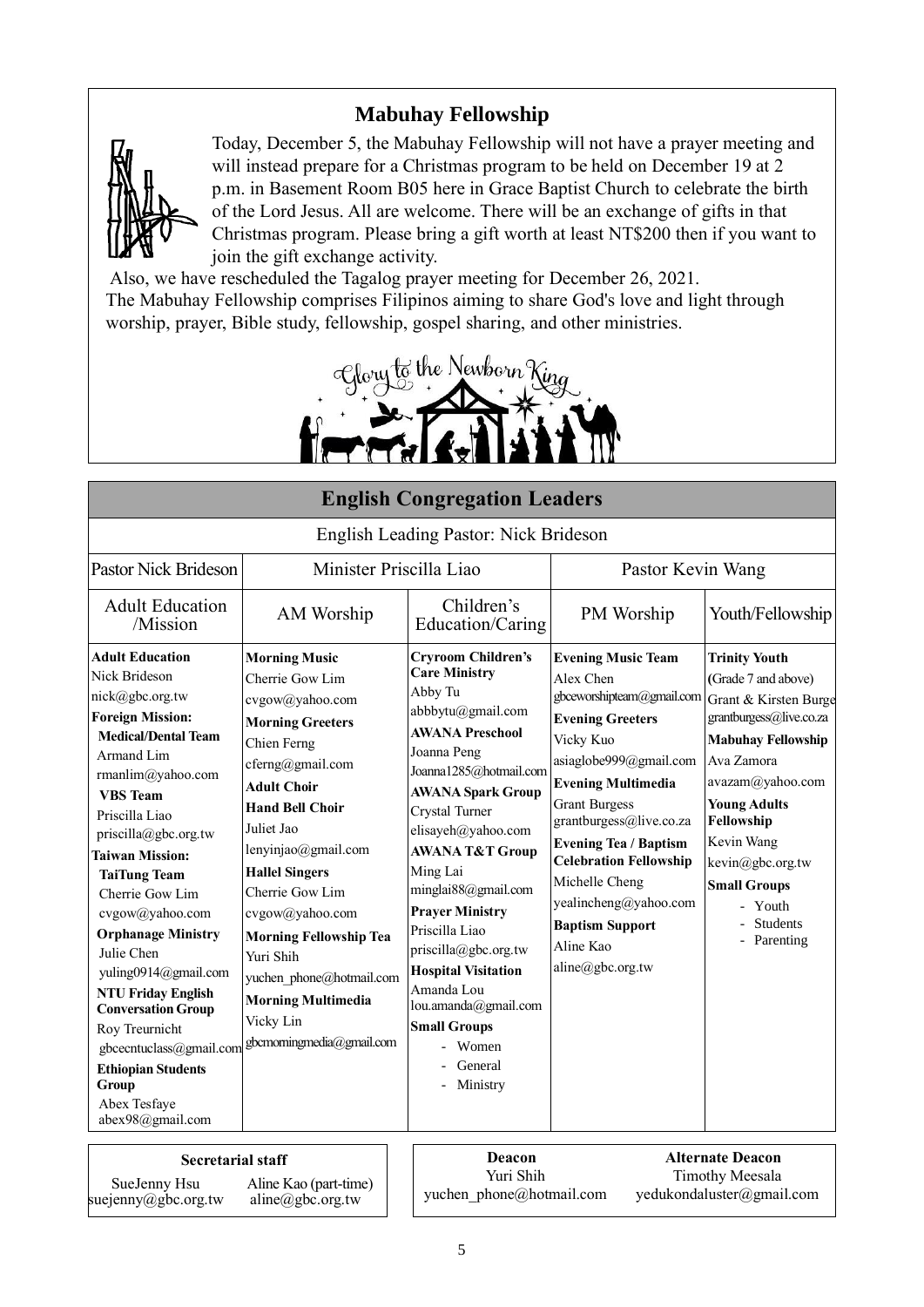| $\star\star$ Sunday School Information - Join the class directly $\star\star$                  |                                                                                                                                                                                                         |                        |  |  |  |  |
|------------------------------------------------------------------------------------------------|---------------------------------------------------------------------------------------------------------------------------------------------------------------------------------------------------------|------------------------|--|--|--|--|
| Time & Room<br><b>Class</b>                                                                    |                                                                                                                                                                                                         |                        |  |  |  |  |
| <b>Beginning Christian Life</b>                                                                |                                                                                                                                                                                                         |                        |  |  |  |  |
| Alpha – New and non-Christians<br>Will restart soon. Please watch for the restart date.        |                                                                                                                                                                                                         |                        |  |  |  |  |
| Christianity 101 - required for baptism                                                        | $11:30$ a.m.                                                                                                                                                                                            | <b>Mount of Olives</b> |  |  |  |  |
| <b>Maturing Christians</b>                                                                     |                                                                                                                                                                                                         |                        |  |  |  |  |
| <b>Bible Studies for Life</b>                                                                  | $11:30$ a.m. classes:<br>- Room B04<br>- Room B05<br>- WanFu 22 A<br>- WanFu $22 C$<br>$2:30$ p.m.<br>- Room 305<br>4:00 p.m. class (Online class)<br>- Contact Aline for information: aline@gbc.org.tw |                        |  |  |  |  |
| <b>Developing Leaders</b>                                                                      |                                                                                                                                                                                                         |                        |  |  |  |  |
| <b>Bible Interpretation</b>                                                                    | $2:00 - 3:15$ p.m.                                                                                                                                                                                      | Room 402               |  |  |  |  |
| <b>Youth: Grade 7 and above</b>                                                                |                                                                                                                                                                                                         |                        |  |  |  |  |
| <b>Bible Studies for Life</b>                                                                  | $11:45$ a.m. $-12:45$ p.m.                                                                                                                                                                              | Room 405               |  |  |  |  |
| <b>Children</b>                                                                                |                                                                                                                                                                                                         |                        |  |  |  |  |
| Nursery - Age 3 and under                                                                      | $11:20$ a.m. $-12:50$ p.m.                                                                                                                                                                              | Kindergarten           |  |  |  |  |
| Preschool - Age 3 to 5                                                                         | Room 403<br>11:40 a.m. $- 12:40$ p.m.                                                                                                                                                                   |                        |  |  |  |  |
| AWANA - Kindergarten $(\pm \text{H})$ to Grade 6<br>$11:30$ a.m. $-1:00$ p.m.<br>Rooms 401/404 |                                                                                                                                                                                                         |                        |  |  |  |  |

| $\star \star$ Fellowships – Join a fellowship directly $\star \star$ |                                                    |            |  |  |
|----------------------------------------------------------------------|----------------------------------------------------|------------|--|--|
| Fellowship<br>Time<br>Location                                       |                                                    |            |  |  |
| Mabuhay                                                              | Sundays 2:00 - 4:00 p.m.                           | <b>B05</b> |  |  |
| Young Adults $(20 - 35 \text{ y.o.})$                                | $1st$ & 3 <sup>rd</sup> Saturdays 4:30 - 6:00 p.m. | WanFu 22   |  |  |

| $\star\star$ Small Groups – Contact the leader to join $\star\star$       |                                                 |                                                           |                                                           |              |  |
|---------------------------------------------------------------------------|-------------------------------------------------|-----------------------------------------------------------|-----------------------------------------------------------|--------------|--|
| Type                                                                      | <b>Name</b>                                     | Day/Time                                                  | <b>Location/Contact Emails</b>                            |              |  |
| <b>Students</b>                                                           | NTU Friday English<br><b>Conversation Group</b> | Friday<br>$12:20 - 1:10 \text{ pm}$                       | <b>NTU</b><br>roytreur@gmail.com                          |              |  |
|                                                                           | International Students Group                    | Friday<br>$7:30 - 9:00 \text{ pm}$                        | WanFu 22A<br>cesaledro57@gmail.com                        |              |  |
| Language/<br>Nationality                                                  | <b>Ethiopian Students Group</b>                 | Sunday<br>$7:00 - 9:00$ pm                                | Room 307<br>abex98@gmail.com                              |              |  |
| Parenting                                                                 | Parenting Group                                 | $2nd$ & 4 <sup>th</sup> Sunday<br>$11:30$ am - $12:30$ pm | GBC Room 402<br>rod syverson@hotmail.com                  |              |  |
| Women                                                                     | Sisters Group (Online)                          | Thursday<br>$7:30 - 9:00$ pm                              | joeym.vanderwerf@gmail.com                                | <b>Break</b> |  |
| General                                                                   | Salt & Light                                    | Sunday<br>$1:30 - 3:00$ pm                                | <b>GBC Mount of Olives Room</b><br>paulhan2908@gmail.com  |              |  |
|                                                                           | Crown of Beauty                                 | Saturday<br>$2:00 - 4:00$ pm                              | <b>GBC Mount of Olives Room</b><br>clemence4261@gmail.com |              |  |
|                                                                           | Thursday Night Bible<br>Study Group (Online)    | Thursday<br>$7:30 - 9:00$ pm                              | GBC Room 301<br>rod_syverson@hotmail.com                  |              |  |
|                                                                           | YungHe Bible Study Group                        | Friday<br>$7:30 - 9:00 \text{ pm}$                        | YungHe<br>yedukondaluster@gmail.com                       |              |  |
|                                                                           | HsinChu Bible Study Group                       | Friday<br>$7:30 - 8:45$ pm                                | HsinChu<br>rmanlim@yahoo.com                              |              |  |
| Ministry                                                                  | <b>Hospital Visitation Group</b>                | Thursday<br>$1:30 - 2:30$ pm                              | Near GBC<br>lou.amanda@gmail.com                          |              |  |
| Due to the COVID-19 situation, not all the small groups have been opened. |                                                 |                                                           |                                                           |              |  |
| To join or for information, contact the teacher by email above.           |                                                 |                                                           |                                                           |              |  |